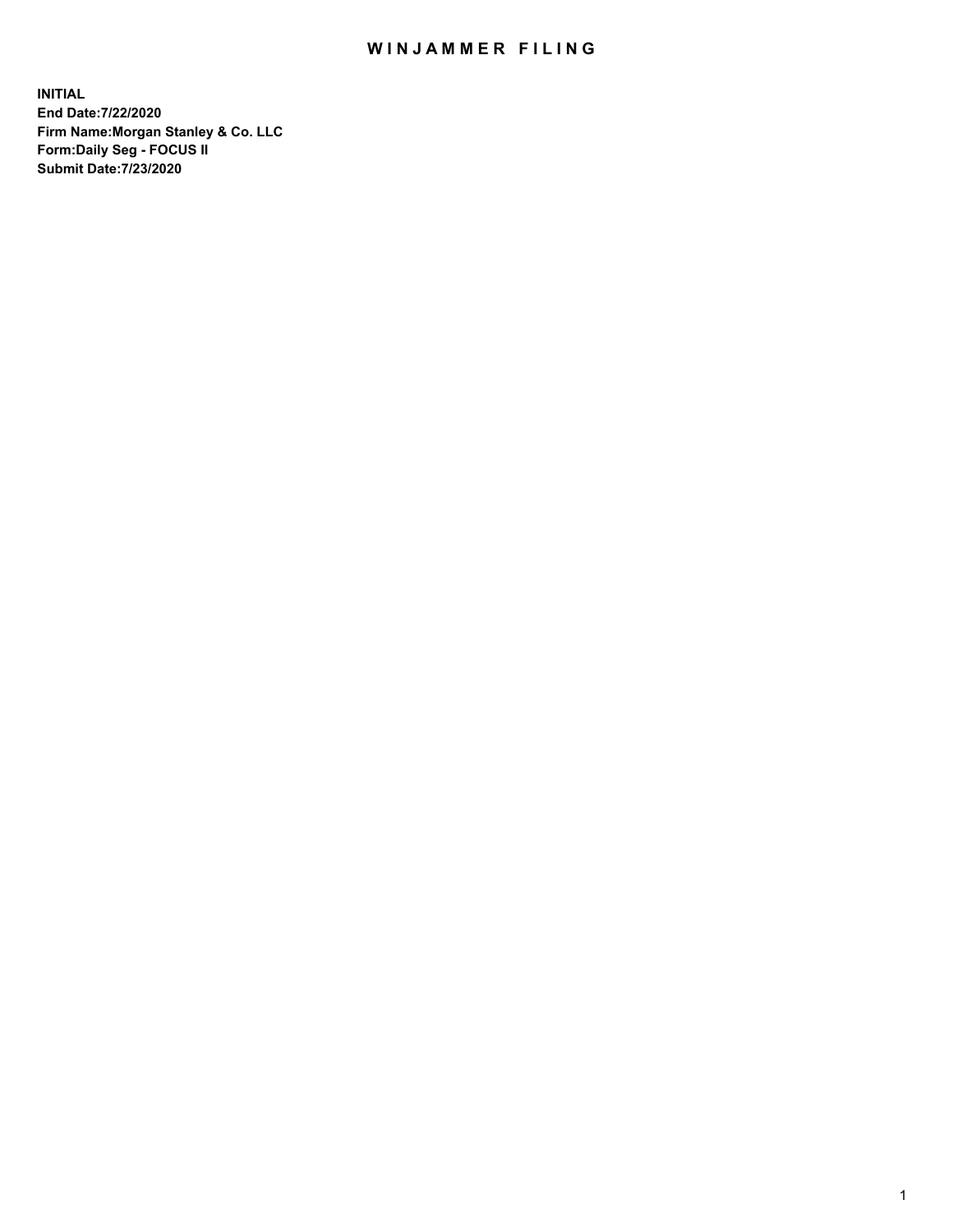**INITIAL End Date:7/22/2020 Firm Name:Morgan Stanley & Co. LLC Form:Daily Seg - FOCUS II Submit Date:7/23/2020 Daily Segregation - Cover Page**

| Name of Company                                                                                                                                                                                                                                                                                                                | Morgan Stanley & Co. LLC                                |
|--------------------------------------------------------------------------------------------------------------------------------------------------------------------------------------------------------------------------------------------------------------------------------------------------------------------------------|---------------------------------------------------------|
| <b>Contact Name</b>                                                                                                                                                                                                                                                                                                            | <b>Ikram Shah</b>                                       |
| <b>Contact Phone Number</b>                                                                                                                                                                                                                                                                                                    | 212-276-0963                                            |
| <b>Contact Email Address</b>                                                                                                                                                                                                                                                                                                   | Ikram.shah@morganstanley.com                            |
| FCM's Customer Segregated Funds Residual Interest Target (choose one):<br>a. Minimum dollar amount: ; or<br>b. Minimum percentage of customer segregated funds required:% ; or<br>c. Dollar amount range between: and; or<br>d. Percentage range of customer segregated funds required between:% and%.                         | 235,000,000<br><u>0</u><br><u>00</u><br><u>00</u>       |
| FCM's Customer Secured Amount Funds Residual Interest Target (choose one):<br>a. Minimum dollar amount: ; or<br>b. Minimum percentage of customer secured funds required:%; or<br>c. Dollar amount range between: and; or<br>d. Percentage range of customer secured funds required between:% and%.                            | 140,000,000<br><u>0</u><br><u>0 0</u><br>0 <sub>0</sub> |
| FCM's Cleared Swaps Customer Collateral Residual Interest Target (choose one):<br>a. Minimum dollar amount: ; or<br>b. Minimum percentage of cleared swaps customer collateral required:% ; or<br>c. Dollar amount range between: and; or<br>d. Percentage range of cleared swaps customer collateral required between:% and%. | 92,000,000<br><u>0</u><br><u>00</u><br>00               |

Attach supporting documents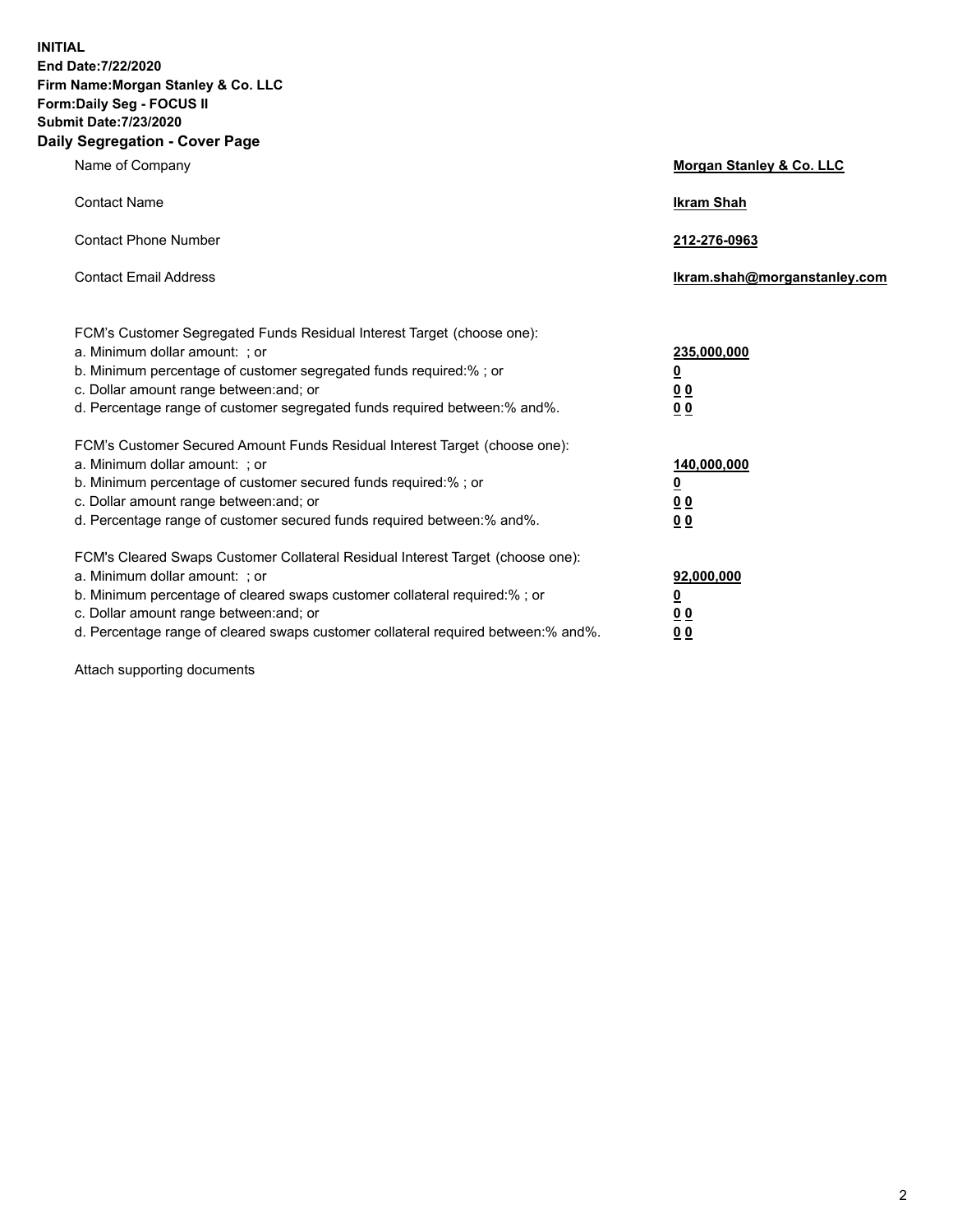## **INITIAL End Date:7/22/2020 Firm Name:Morgan Stanley & Co. LLC Form:Daily Seg - FOCUS II Submit Date:7/23/2020 Daily Segregation - Secured Amounts** Foreign Futures and Foreign Options Secured Amounts Amount required to be set aside pursuant to law, rule or regulation of a foreign government or a rule of a self-regulatory organization authorized thereunder 1. Net ledger balance - Foreign Futures and Foreign Option Trading - All Customers A. Cash **3,939,583,321** [7315] B. Securities (at market) **3,065,776,663** [7317] 2. Net unrealized profit (loss) in open futures contracts traded on a foreign board of trade **568,693,776** [7325] 3. Exchange traded options

- a. Market value of open option contracts purchased on a foreign board of trade **8,364,763** [7335]
- b. Market value of open contracts granted (sold) on a foreign board of trade **-14,795,403** [7337]
- 4. Net equity (deficit) (add lines 1. 2. and 3.) **7,567,623,120** [7345]
- 5. Account liquidating to a deficit and account with a debit balances gross amount **70,185,044** [7351] Less: amount offset by customer owned securities **-69,251,070** [7352] **933,974** [7354]
- 6. Amount required to be set aside as the secured amount Net Liquidating Equity Method (add lines 4 and 5)
- 7. Greater of amount required to be set aside pursuant to foreign jurisdiction (above) or line 6.

## FUNDS DEPOSITED IN SEPARATE REGULATION 30.7 ACCOUNTS

- 1. Cash in banks
	- A. Banks located in the United States **469,516,478** [7500]
	- B. Other banks qualified under Regulation 30.7 **765,669,472** [7520] **1,235,185,950**
- 2. Securities
	- A. In safekeeping with banks located in the United States **367,297,403** [7540]
- B. In safekeeping with other banks qualified under Regulation 30.7 **0** [7560] **367,297,403** [7570]
- 3. Equities with registered futures commission merchants
	-
	- B. Securities **0** [7590]
	- C. Unrealized gain (loss) on open futures contracts **2,138,285** [7600]
	- D. Value of long option contracts **0** [7610]
	- E. Value of short option contracts **0** [7615] **21,703,997** [7620]
- 4. Amounts held by clearing organizations of foreign boards of trade
	- A. Cash **0** [7640]
	- B. Securities **0** [7650]
	- C. Amount due to (from) clearing organization daily variation **0** [7660]
	- D. Value of long option contracts **0** [7670]
	- E. Value of short option contracts **0** [7675] **0** [7680]
- 5. Amounts held by members of foreign boards of trade
	-
	-
	- C. Unrealized gain (loss) on open futures contracts **566,555,492** [7720]
	- D. Value of long option contracts **8,364,763** [7730]
	-
- 6. Amounts with other depositories designated by a foreign board of trade **0** [7760]
- 7. Segregated funds on hand **0** [7765]
- 8. Total funds in separate section 30.7 accounts **7,785,060,271** [7770]
- 9. Excess (deficiency) Set Aside for Secured Amount (subtract line 7 Secured Statement Page 1 from Line 8)
- 10. Management Target Amount for Excess funds in separate section 30.7 accounts **140,000,000** [7780]
- 11. Excess (deficiency) funds in separate 30.7 accounts over (under) Management Target **76,503,177** [7785]

**0** [7305]

**7,568,557,094** [7355]

## **7,568,557,094** [7360]

[7530]

A. Cash **19,565,712** [7580]

 A. Cash **2,902,268,808** [7700] B. Securities **2,698,479,261** [7710] E. Value of short option contracts **-14,795,403** [7735] **6,160,872,921** [7740] **216,503,177** [7380]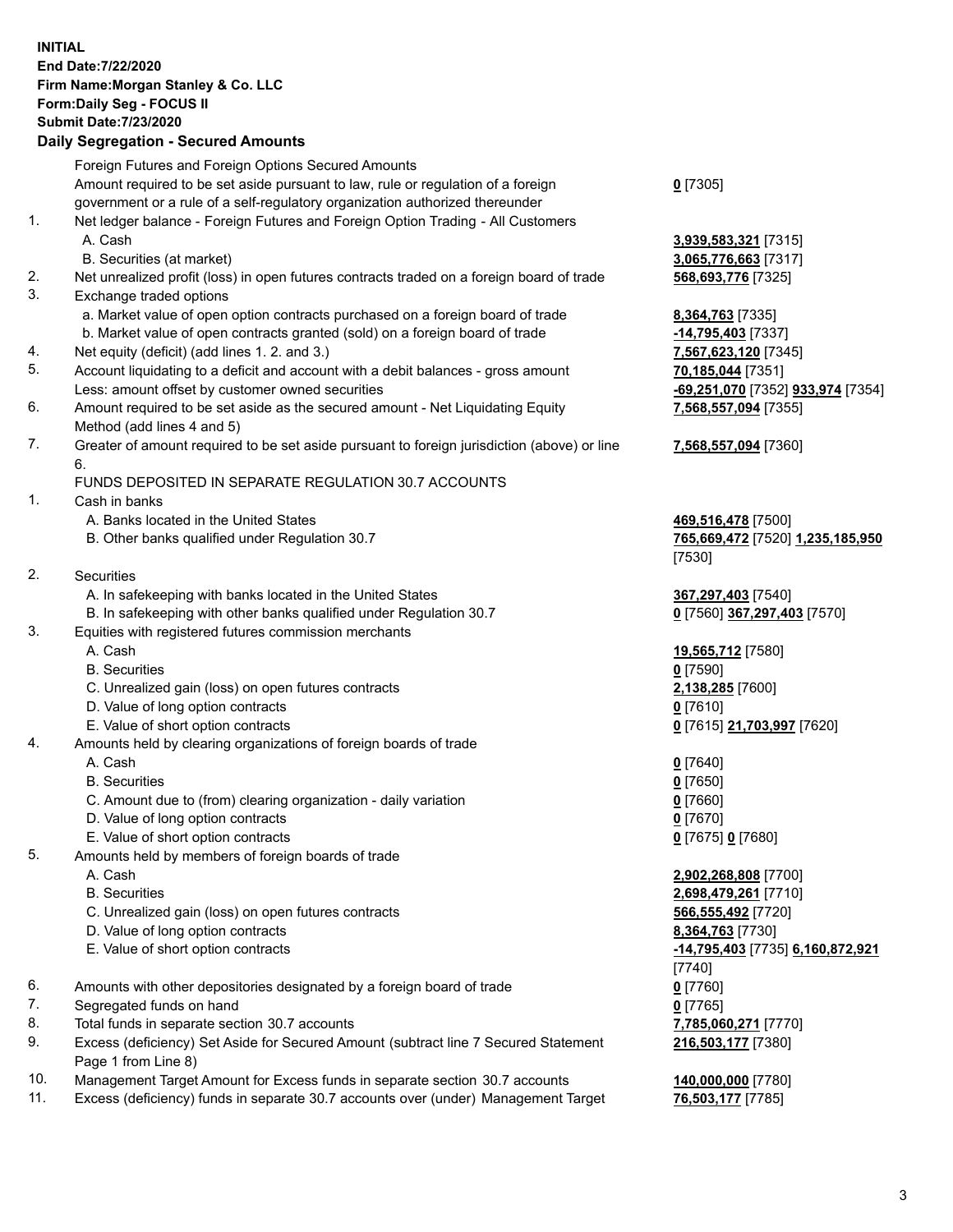**INITIAL End Date:7/22/2020 Firm Name:Morgan Stanley & Co. LLC Form:Daily Seg - FOCUS II Submit Date:7/23/2020 Daily Segregation - Segregation Statement** SEGREGATION REQUIREMENTS(Section 4d(2) of the CEAct) 1. Net ledger balance A. Cash **13,376,223,220** [7010] B. Securities (at market) **8,076,625,410** [7020] 2. Net unrealized profit (loss) in open futures contracts traded on a contract market **3,551,641,961** [7030] 3. Exchange traded options A. Add market value of open option contracts purchased on a contract market **507,531,444** [7032] B. Deduct market value of open option contracts granted (sold) on a contract market **-415,042,687** [7033] 4. Net equity (deficit) (add lines 1, 2 and 3) **25,096,979,348** [7040] 5. Accounts liquidating to a deficit and accounts with debit balances - gross amount **135,120,556** [7045] Less: amount offset by customer securities **-134,589,046** [7047] **531,510** [7050] 6. Amount required to be segregated (add lines 4 and 5) **25,097,510,858** [7060] FUNDS IN SEGREGATED ACCOUNTS 7. Deposited in segregated funds bank accounts A. Cash **4,689,882,827** [7070] B. Securities representing investments of customers' funds (at market) **0** [7080] C. Securities held for particular customers or option customers in lieu of cash (at market) **807,342,575** [7090] 8. Margins on deposit with derivatives clearing organizations of contract markets A. Cash **12,482,975,169** [7100] B. Securities representing investments of customers' funds (at market) **0** [7110] C. Securities held for particular customers or option customers in lieu of cash (at market) **7,269,282,835** [7120] 9. Net settlement from (to) derivatives clearing organizations of contract markets **125,571,852** [7130] 10. Exchange traded options A. Value of open long option contracts **507,531,444** [7132] B. Value of open short option contracts **-415,042,687** [7133] 11. Net equities with other FCMs A. Net liquidating equity **15,094,977** [7140] B. Securities representing investments of customers' funds (at market) **0** [7160] C. Securities held for particular customers or option customers in lieu of cash (at market) **0** [7170] 12. Segregated funds on hand **0** [7150] 13. Total amount in segregation (add lines 7 through 12) **25,482,638,992** [7180] 14. Excess (deficiency) funds in segregation (subtract line 6 from line 13) **385,128,134** [7190] 15. Management Target Amount for Excess funds in segregation **235,000,000** [7194] **150,128,134** [7198]

16. Excess (deficiency) funds in segregation over (under) Management Target Amount Excess